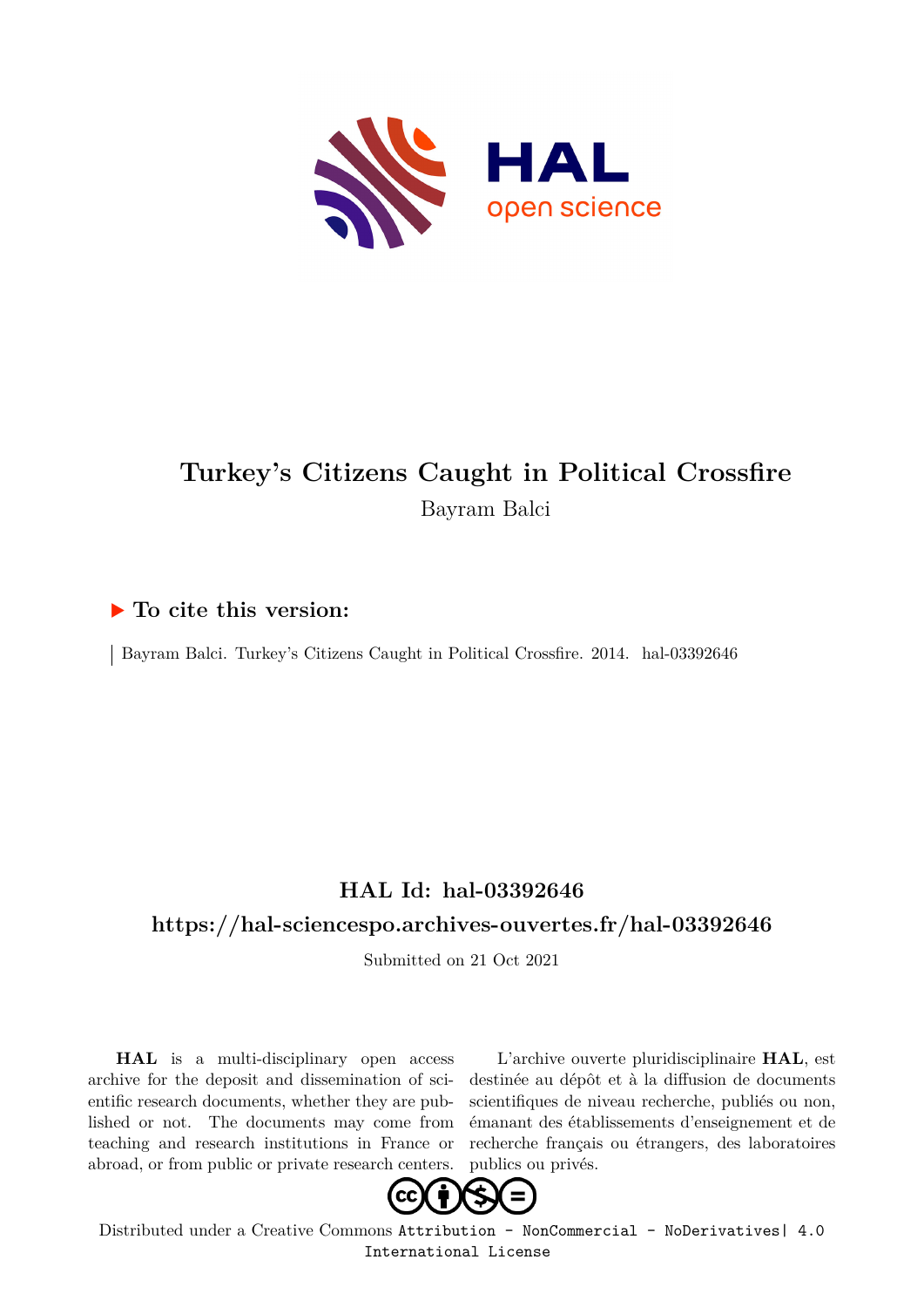

# Turkey's Citizens Caught in Political Crossfire

[Bayram Balci](https://carnegieendowment.org/experts/663) (CERI) April 01, 2014 *World Policy Blog*

*<https://carnegieendowment.org/2014/04/01/turkey-s-citizens-caught-in-political-crossfire-pub-55203>*

Since December 17th, Turkey's Prime Minister, Tayyip Erdoğan, has become ensnared by serious political crisis. Facing allegations of corruption and anti-democratic leadership, Erdoğan and his conservative Justice and Development Party (AKP) are now enemies of a former-ally turned competitor encroaching on Erdoğan's power. A once strong coalition between Erdoğan's (AKP) and Fethullah Gülen, an Islamic preacher and former ally to the prime minister, has shattered to pieces.

These two political and socio-religious forces, which have presided over the state in separate spheres for more than ten years, now continue to one-up each other in an ugly political battle. The fight has had severe consequences for Turkish democracy, where it seems the Turkish citizens are the ones losing. While Sunday's countrywide elections signal a promising future for Erdoğan and the AKP, the political battle over Turkish rule is far from over.

Conscious of the threat Gülen poses to his power, Prime Minister Tayyip Erdoğan seems to be overriding the separation of powers and transforming the Turkish imperfect democracy into an autocracy. Putting intense constraints on the media and clearing government halls of his competitors, the leader is on the defensive. On the offensive is Gülen, who by publicly denouncing the Prime Minister and alleged government dishonesty, has emerged as a champion of anti-corruption. Though the Gülen movement gives the impression of being more democratic, a look into the movement's internal functioning raises serious questions about this claim.

The current Turkish government has been going through a difficult period for several months. Erdoğan is facing an unprecedented amount of political attacks and a growing sense of discontent among the population. Serious allegations of corruption have led him to reorganize his ministry—undermining the government's integrity. In a fragile state, the Prime Minister is carefully watching his back for his former ally —the nebulous Fethullah Gülen who is accused of organizing a coup from the United States to bring him down.

To undermine the alleged U.S.-Gülen plot, Erdoğan has purged the police and justice departments where Gülen supporters had placed investigations. In addition to working against Gülen, Erdoğan's moves work to stop the searches into his questionable practices. It's politics at its best.

According to Erdoğan, Gülen supporters want nothing more than to overthrow him. On an authoritative path since his third term mandate in 2011, Erdoğan barely tasted the relative Turkish democracy of which he was a principal architect. Besides the purges and reassignments, he has been keeping the media in a strong-hold, banning Twitter and YouTube. Even worse, he has sought executive control over the judiciary department.

From this cloud of government corruption, Gülen has emerged a leader in the campaign attempting to fight Prime Minister's authoritarian rule. But even his seemingly democratic movement cannot be be called wholly benevolent. Indeed, Gülen's media outlet Zaman, or the English Today's Zaman, continue to denounce breaches in democracy and corruption being muffled by government. Since the 1990s, the Gülen movement has worked in Turkey and abroad to support the emergence of a civil society, both conservative and Islamic, permitting real democratic progress. While accomplished through questionable